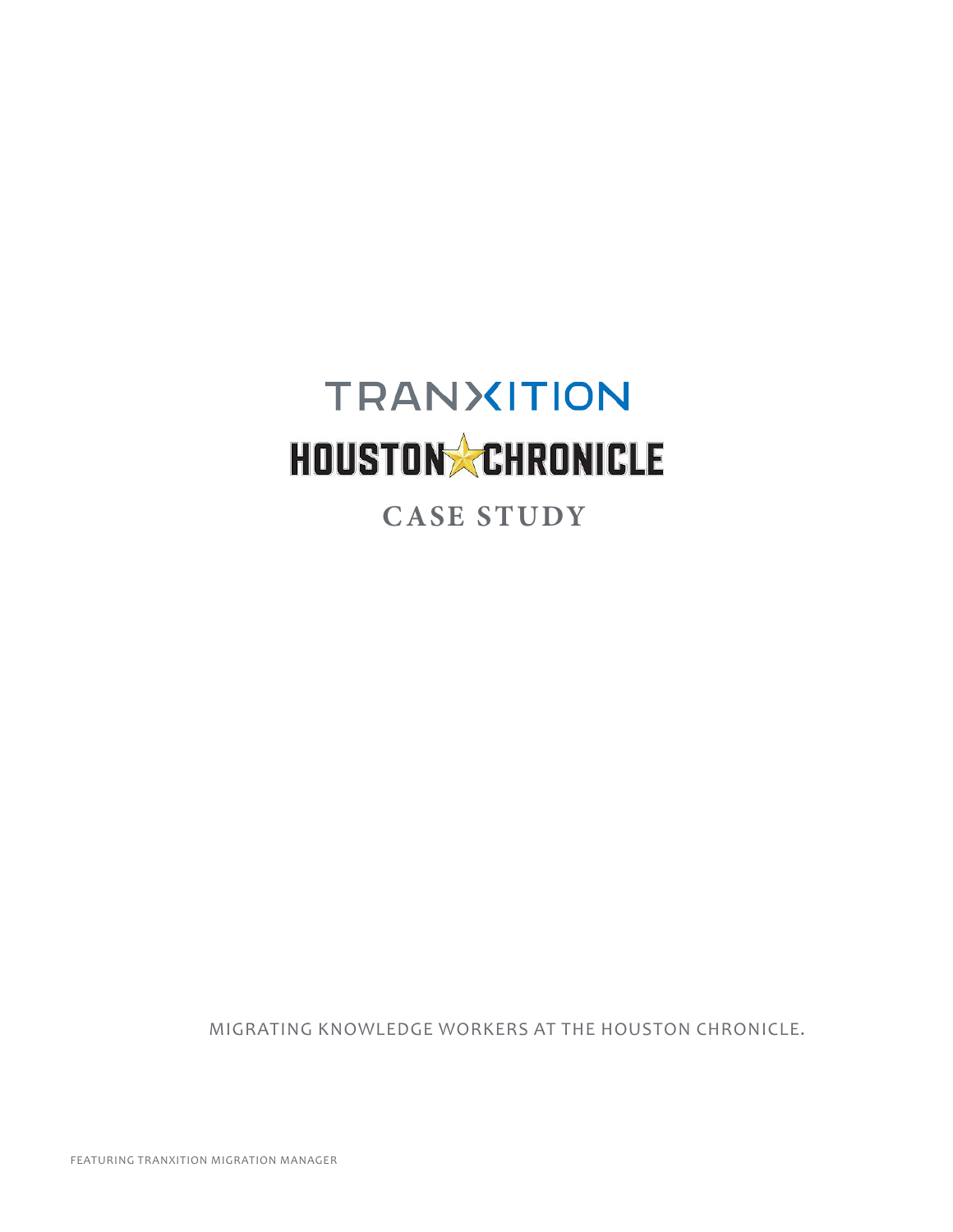

## A TOP MEDIA ORGANIZATION IN THE US, THE HOUSTON CHRONICLE IS THE KEY SOURCE OF NEWS FOR THE STATE OF TEXAS. NEWS IS AN INFORMATION PROFESSION. WITH 2,000 KNOWLEDGE WORKERS, THEY NEEDED A PROVEN PC MIGRATION SOLUTION WITH GREAT SUPPORT.

The Houston Chronicle is the most important news source in Texas. There are over 2,000 employees, journalists, copy editors, production staff, delivery crews. It's a well-oiled machine.

The Chonicle turned to Kommar solutions for their migration. Kommar solutions provided eight technicians and a manager to plan, manage, and deliver the migration for the media group.

**Business Challenge:** Writers and editors absolutely depend on their contacts, dictionaries, settings, and preferences in order to be productive for their businesses. If a knowledge worker loses their persona, a vast amount of knowledge is lost in the process. Productivity falls, quality falls, sources are lost. It's a big deal. A migration for a media group requires better than 99% reliability, and other solutions often fail to get above 71% in the case of free solutions, or 90% in the case of commercial ones.

To migrate these users, Kommar turned to Tranxition because the company's reputation ensurting that all of its customers's personal data are migrated properly.

Joe Baird, of Kummar, sums up the challenge this way: "When I took over the project, there was already a concern about trying to perform manual migrations by using just a backup solution, in other words, just pulling over the files. When we did that, we found we were spending an hour to two hours performing the backup and restore and then tinkering with the PCs to get everything right. I then heard about Tranxition and hoped that it would offer us a better choice, and it turned out to be really helpful. It handles an unbelievable number of settings; its kind of like a form of magic."

But before Tranxition arrived, the main problem pointed out by IT was the disappointment directed towards the IT staff by dissatisfied workers after the migration. Desktop services professionals say, "we work for years building respect and then we go through a migration and lose it all." Baird says, "the biggest problem was moving the personality settings, and it took more than an hour, and left a lot of unhappy users."

The main reasons I chose Tranxition were the product features, as well as the 'over the top" quality of the support. We looked at other vendors and they kept pushing suites and priced it out of our budget. "Tranxition offered better support and fixed immediately any problems that we found. In one case, another vendors bad support kept them from getting to a price discussion."

Another solution they considered was USMT, but they found, "when we did the math, we determined that the amount of hours we would spend editing scripts would make USMT too expensive. You'd think you would save money using a "free tool" but that's often not true." The pilot lasted six weeks. The end result? "We are very satisfied with the product and the support and would recommend Tranxition's technology to others and use it at other clients."

"We work for years building respect and then we go through a migration and lose it all," Baird says; "the biggest problem in previous migrations was moving the personality settings, and it took more than an hour per comput-

er, and left a lot of unhappy users."